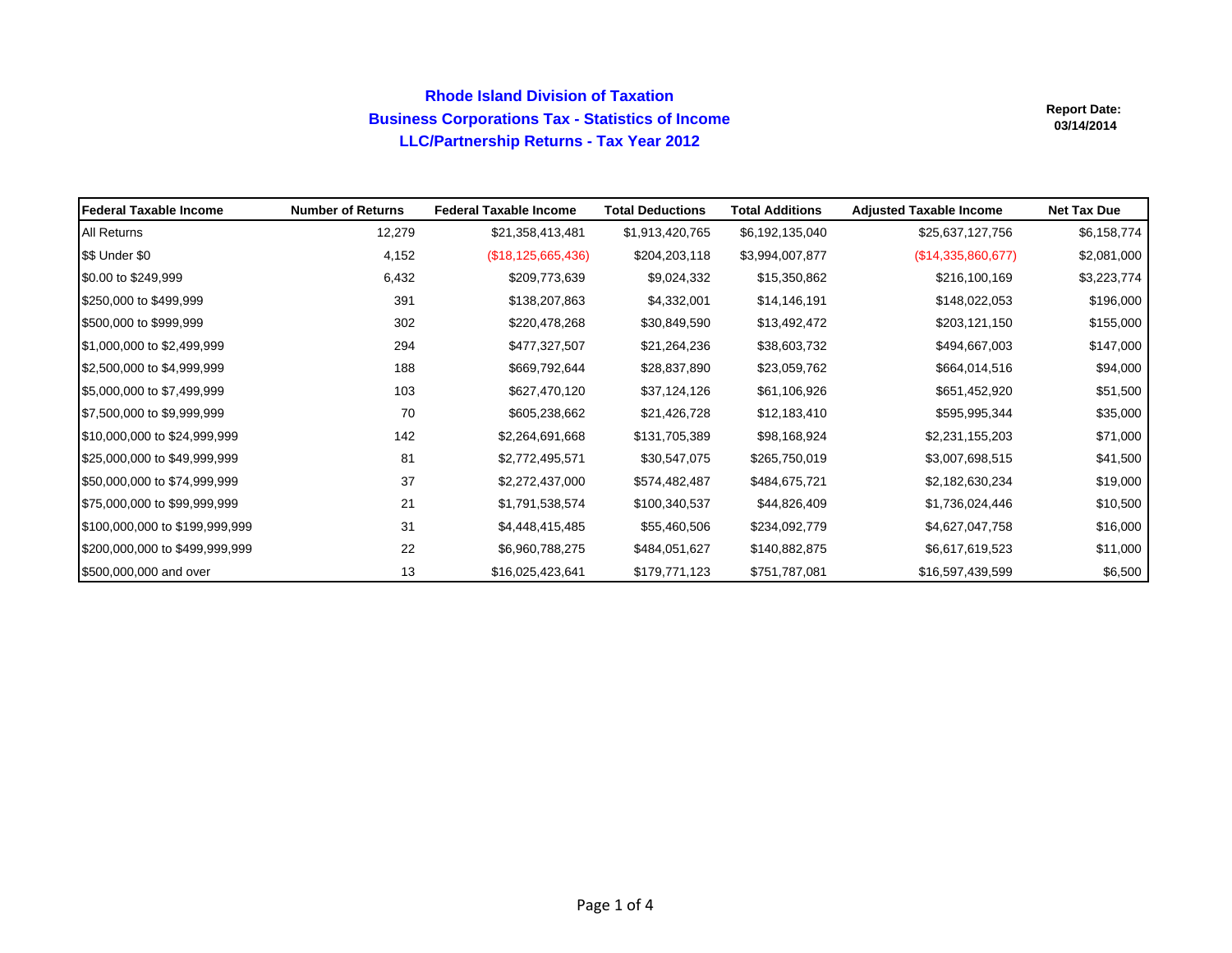## **Rhode Island Division of TaxationBusiness Corporations Tax - Statistics of Income LLC/Partnership Returns - Deductions from Federal Taxable Income - Tax Year 2012**

Г

|                                | Number of      | <b>Exempt Dividends and Interest</b> |               | <b>Bonus Depreciation and Sec 179</b> |                 |                | Discharge of Indebtedness |             | <b>Other Deductions</b> |  |
|--------------------------------|----------------|--------------------------------------|---------------|---------------------------------------|-----------------|----------------|---------------------------|-------------|-------------------------|--|
| <b>Federal Taxable Income</b>  | <b>Returns</b> | Count                                | Amount        | Count                                 | <b>Amount</b>   | Count          | Amount                    | Count       | Amount                  |  |
| All Returns                    | 12,279         | 129                                  | \$348,617,201 | 2,319                                 | \$1,564,006,589 | $\overline{7}$ | (\$2,080,500,054)         |             | \$796,975               |  |
| \$\$ Under \$0                 | 4,152          | 25                                   | \$4,155,756   | 769                                   | \$200,047,362   | 5              | (\$2,080,838,613)         | 0           | \$0                     |  |
| \$0.00 to \$249,999            | 6,432          | 25                                   | \$32,189      | 899                                   | \$8,992,143     |                | \$121                     | $\mathbf 0$ | \$0                     |  |
| \$250,000 to \$499,999         | 391            | 5                                    | \$26,955      | 144                                   | \$4,305,046     | $\Omega$       | \$0                       | 0           | \$0                     |  |
| \$500,000 to \$999,999         | 302            |                                      | \$14,899      | 128                                   | \$30,834,691    | $\Omega$       | \$0                       | 0           | \$0                     |  |
| \$1,000,000 to \$2,499,999     | 294            |                                      | \$270,725     | 111                                   | \$20,993,511    | $\Omega$       | \$0                       | $\mathbf 0$ | \$0                     |  |
| \$2,500,000 to \$4,999,999     | 188            | 9                                    | \$11,147      | 75                                    | \$28,029,768    | $\Omega$       | \$0                       |             | \$796,975               |  |
| \$5,000,000 to \$7,499,999     | 103            |                                      | \$2,265,796   | 38                                    | \$34,858,330    | $\Omega$       | \$0                       | $\mathbf 0$ | \$0                     |  |
| \$7,500,000 to \$9,999,999     | 70             | 10                                   | \$9,645,214   | 36                                    | \$11,781,514    | $\Omega$       | \$0                       | $\Omega$    | \$0                     |  |
| \$10,000,000 to \$24,999,999   | 142            | 12                                   | \$14,440,412  | 58                                    | \$117,264,977   |                | \$338,438                 | 0           | \$0                     |  |
| \$25,000,000 to \$49,999,999   | 81             | 8                                    | \$253,309     | 23                                    | \$30,293,766    | $\Omega$       | \$0                       | $\mathbf 0$ | \$0                     |  |
| \$50,000,000 to \$74,999,999   | 37             |                                      | \$3,549,481   | 14                                    | \$570,933,006   | $\Omega$       | \$0                       | $\Omega$    | \$0                     |  |
| \$75,000,000 to \$99,999,999   | 21             |                                      | \$2,455       | 3                                     | \$100,338,082   | $\Omega$       | \$0                       | $\Omega$    | \$0                     |  |
| \$100,000,000 to \$199,999,999 | 31             | $\overline{2}$                       | \$66,476      | 14                                    | \$55,394,030    | $\Omega$       | \$0                       | 0           | \$0                     |  |
| \$200,000,000 to \$499,999,999 | 22             |                                      | \$150,420,438 | 5                                     | \$333,631,189   | $\Omega$       | \$0                       | 0           | \$0                     |  |
| \$500,000,000 and over         | 13             | 3                                    | \$163,461,949 | $\overline{2}$                        | \$16,309,174    | 0              | \$0                       | 0           | \$0                     |  |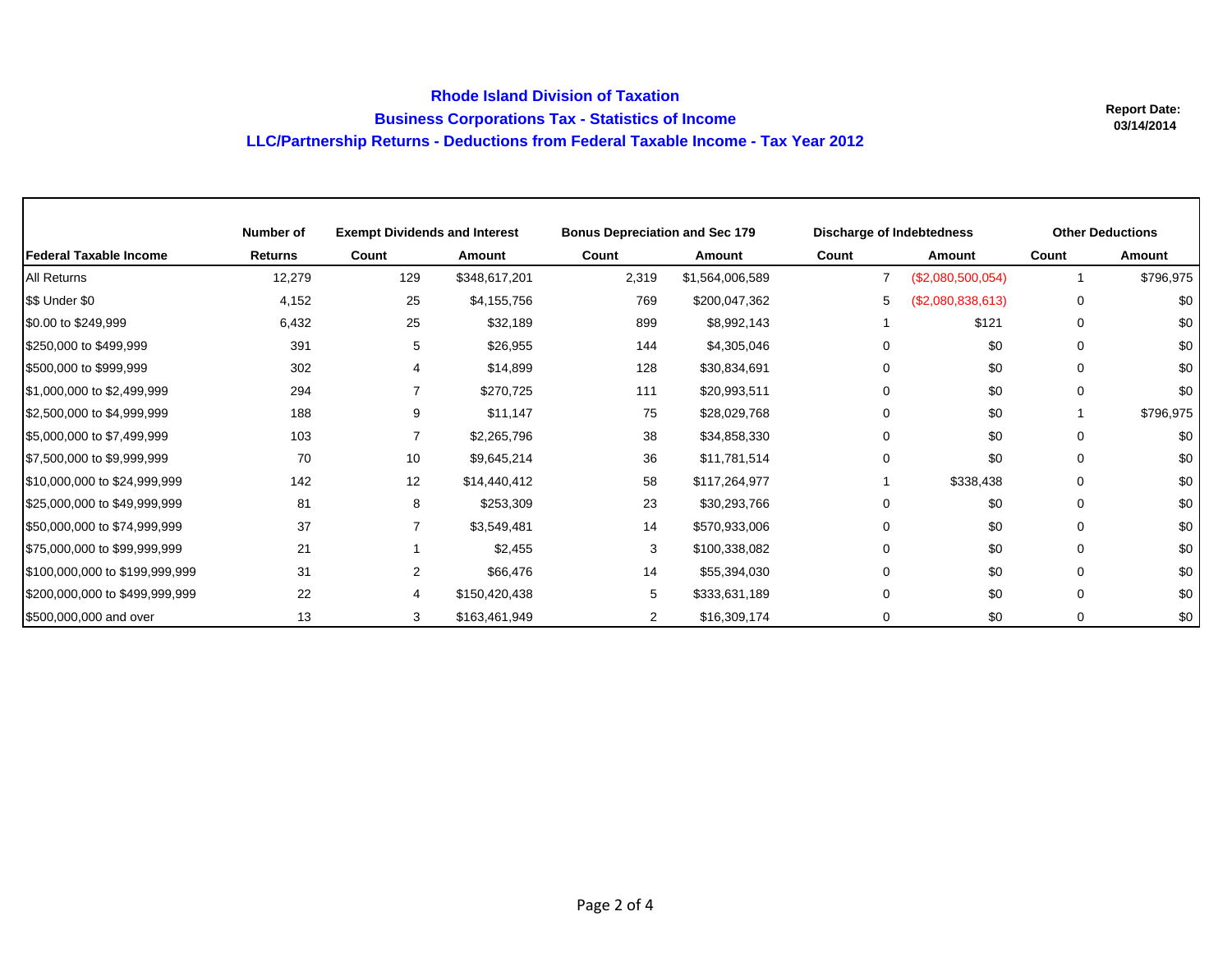## **Rhode Island Division of Taxation Business Corporations Tax - Statistics of Income LLC/Partnership Returns - Additions from Federal Taxable Income - Tax Year 2012**

|                                | Number of      | <b>Interest Income</b> |               | <b>Bonus Depreciation and Sec 179</b> |                 |
|--------------------------------|----------------|------------------------|---------------|---------------------------------------|-----------------|
| Income                         | <b>Returns</b> | Count                  | <b>Amount</b> | Count                                 | Amount          |
| <b>All Returns</b>             | 12,279         | 181                    | \$49,180,944  | 1,598                                 | \$5,743,390,652 |
| \$\$ Under \$0                 | 4,152          | 35                     | \$5,382,074   | 607                                   | \$3,986,083,299 |
| \$0.00 to \$249,999            | 6,432          | 37                     | \$133,349     | 433                                   | \$15,104,895    |
| \$250,000 to \$499,999         | 391            | 11                     | \$123,587     | 86                                    | \$14,022,604    |
| \$500,000 to \$999,999         | 302            | 12                     | \$312,710     | 100                                   | \$13,041,617    |
| \$1,000,000 to \$2,499,999     | 294            | 14                     | \$376,674     | 120                                   | \$38,037,720    |
| \$2,500,000 to \$4,999,999     | 188            | 21                     | \$711,720     | 70                                    | \$22,266,172    |
| \$5,000,000 to \$7,499,999     | 103            | 8                      | \$143,745     | 37                                    | \$60,922,890    |
| \$7,500,000 to \$9,999,999     | 70             | 6                      | \$69,867      | 29                                    | \$12,036,502    |
| \$10,000,000 to \$24,999,999   | 142            | 9                      | \$961,878     | 61                                    | \$96,824,732    |
| \$25,000,000 to \$49,999,999   | 81             | 7                      | \$505,513     | 17                                    | \$37,195,549    |
| \$50,000,000 to \$74,999,999   | 37             |                        | \$254         | 10                                    | \$484,675,467   |
| \$75,000,000 to \$99,999,999   | 21             | 4                      | \$1,012,090   | 5                                     | \$18,473,647    |
| \$100,000,000 to \$199,999,999 | 31             | 4                      | \$609,968     | 11                                    | \$169,478,086   |
| \$200,000,000 to \$499,999,999 | 22             | 5                      | \$1,877,987   | 8                                     | \$139,004,888   |
| \$500,000,000 and over         | 13             |                        | \$36,959,528  | 4                                     | \$636,222,584   |